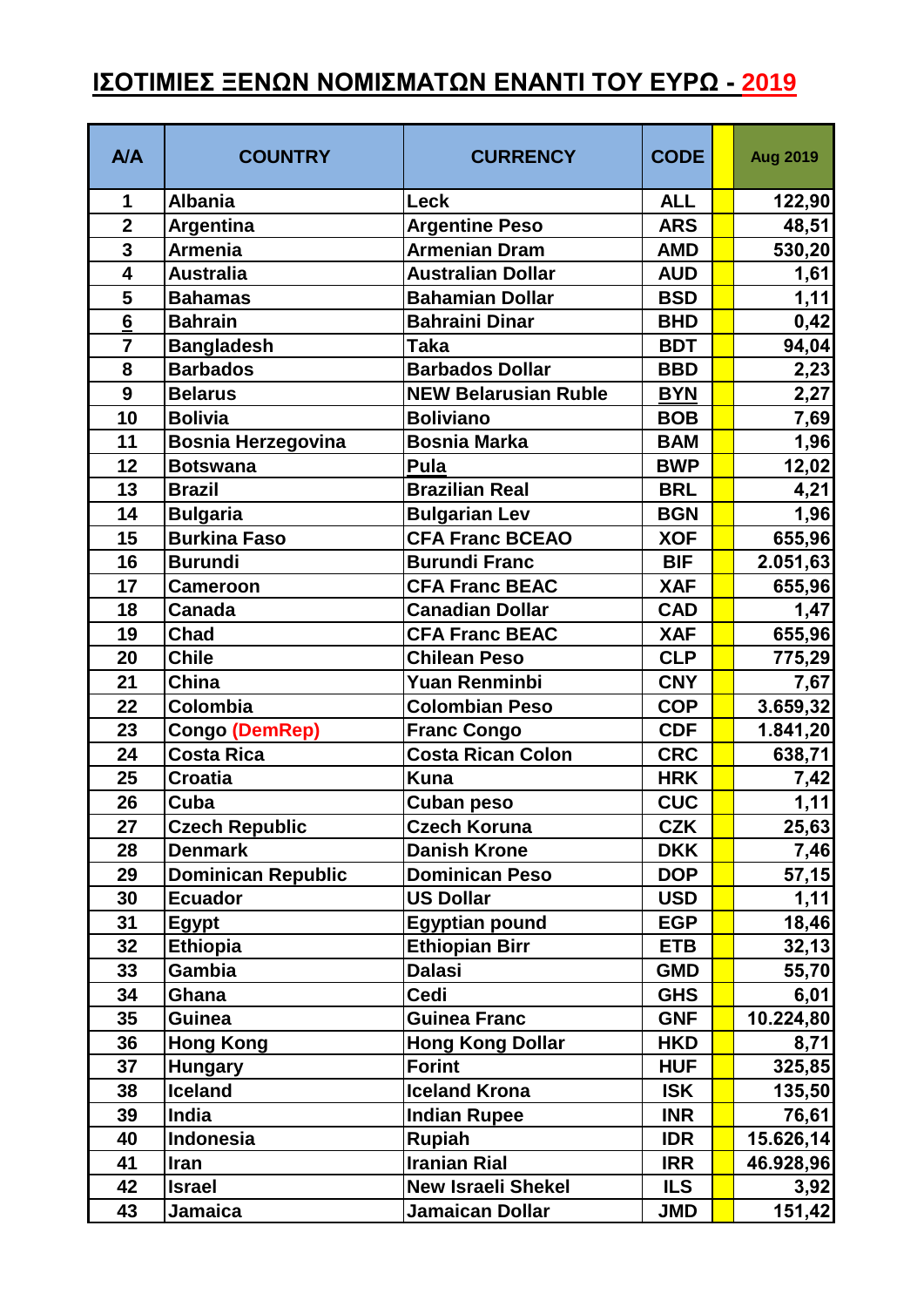| <b>A/A</b> | <b>COUNTRY</b>      | <b>CURRENCY</b>           | <b>CODE</b> | <b>Aug 2019</b> |
|------------|---------------------|---------------------------|-------------|-----------------|
| 44         | Japan               | <b>Japanese Yen</b>       | <b>JPY</b>  | 122,12          |
| 45         | Jordan              | Jordanian Dinar           | <b>JOD</b>  | 0,79            |
| 46         | <b>Kazakhstan</b>   | Tenge                     | <b>KZT</b>  | 431,35          |
| 47         | Kenya               | <b>Kenyan Shilling</b>    | <b>KES</b>  | 116,25          |
| 48         | <b>Kuwait</b>       | <b>Kuwaiti Dinar</b>      | <b>KWD</b>  | 0,34            |
| 49         | Lebanon             | <b>Lebanese Pound</b>     | <b>LBP</b>  | 1.684,07        |
| 50         | Libya               | <b>Libyan Dinar</b>       | <b>LYD</b>  | 1,57            |
| 51         | <b>Madagascar</b>   | <b>Malagasy Ariary</b>    | <b>MGA</b>  | 4.081,59        |
| 52         | <b>Malawi</b>       | <b>Kwacha</b>             | <b>MWK</b>  | 837,82          |
| 53         | <b>Malaysia</b>     | <b>Malaysian Ringgit</b>  | <b>MYR</b>  | 4,59            |
| 54         | <b>Maldive Is.</b>  | <b>Rufiyaa</b>            | <b>MVR</b>  | 17,15           |
| 55         | <b>Mauritania</b>   | Ouguiya                   | <b>MRU</b>  | 40,98           |
| 56         | <b>Mauritius</b>    | <b>Maur Rupee</b>         | <b>MUR</b>  | 40,30           |
| 57         | <b>Mexico</b>       | <b>Mexican Peso</b>       | <b>MXN</b>  | 21,24           |
| 58         | <b>Moldova</b>      | <b>Moldovan Leu</b>       | <b>MDL</b>  | 19,69           |
| 59         | Mongolia            | <b>Tugrik</b>             | <b>MNT</b>  | 2.969,80        |
| 60         | <b>Morocco</b>      | <b>Moroccan Dirham</b>    | <b>MAD</b>  | 10,70           |
| 61         | Mozambique          | <b>Meticai</b>            | <b>MZN</b>  | 68,50           |
| 62         | <b>Namibia</b>      | Namibian Dollar           | <b>NAD</b>  | 15,81           |
| 63         | <b>Nepal</b>        | <b>Nepalese Rupee</b>     | <b>NPR</b>  | 123,09          |
| 64         | <b>New Zealand</b>  | <b>New Zealand Dollar</b> | <b>NZD</b>  | 1,68            |
| 65         | Nicaragua           | <b>Cordoba Oro</b>        | <b>NIO</b>  | 36,73           |
| 66         | <b>Niger Rep</b>    | <b>CFA Franc BCEAO</b>    | <b>XOF</b>  | 655,96          |
| 67         | <b>Nigeria</b>      | <b>Naira</b>              | <b>NGN</b>  | 403,78          |
| 68         | Norway              | Norwegian Krone           | <b>NOK</b>  | 9,71            |
| 69         | Oman                | <b>Rial Omani</b>         | <b>OMR</b>  | 0,43            |
| 70         | <b>Pakistan</b>     | <b>Pakistan Rupee</b>     | <b>PKR</b>  | 179,44          |
| 71         | Panama              | <b>Balboa</b>             | <b>PAB</b>  | 1,11            |
| 72         | <b>Peru</b>         | <b>Nuevo Sol</b>          | <b>PEN</b>  | 3,67            |
| 73         | <b>Philippines</b>  | <b>Philippine Peso</b>    | <b>PHP</b>  | 56,83           |
| 74         | <b>Poland</b>       | <b>Zloty</b>              | <b>PLN</b>  | 4,29            |
| 75         | Qatar               | <b>Qatari Riyal</b>       | QAR         | 4,05            |
| 76         | Romania             | <b>New Leu</b>            | <b>RON</b>  | 4,76            |
| 77         | <b>Russia</b>       | <b>Russian Ruble</b>      | <b>RUB</b>  | 70,62           |
| 78         | Rwanda              | <b>Rwanda Franc</b>       | <b>RWF</b>  | 1.019,81        |
| 79         | Saudi Arabia        | Saudi Riyal               | <b>SAR</b>  | 4,22            |
| 80         | <b>Senegal</b>      | <b>CFA Franc BCEAO</b>    | <b>XOF</b>  | 655,96          |
| 81         | <b>Serbia</b>       | <b>Dinar</b>              | <b>RSD</b>  | 117,93          |
| 82         | <b>Seychelles</b>   | <b>Seychelles Rupee</b>   | <b>SCR</b>  | 15,16           |
| 83         | <b>Sierra Leone</b> | Leone                     | <b>SLL</b>  | 10.301,76       |
| 84         | <b>Singapore</b>    | <b>Singapore Dollar</b>   | <b>SGD</b>  | 1,53            |
| 85         | <b>South Africa</b> | Rand                      | <b>ZAR</b>  | 15,76           |
| 86         | <b>South Korea</b>  | Won                       | <b>KRW</b>  | 1.323,75        |
| 87         | Sri Lanka           | <b>Sri Lanka Rupee</b>    | <b>LKR</b>  | 196,25          |
| 88         | <b>Sudan Rep</b>    | <b>Sudanise Pound</b>     | <b>SDG</b>  | 50,17           |
| 89         | <b>Swaziland</b>    | Lilangeni                 | <b>SZL</b>  | 15,81           |